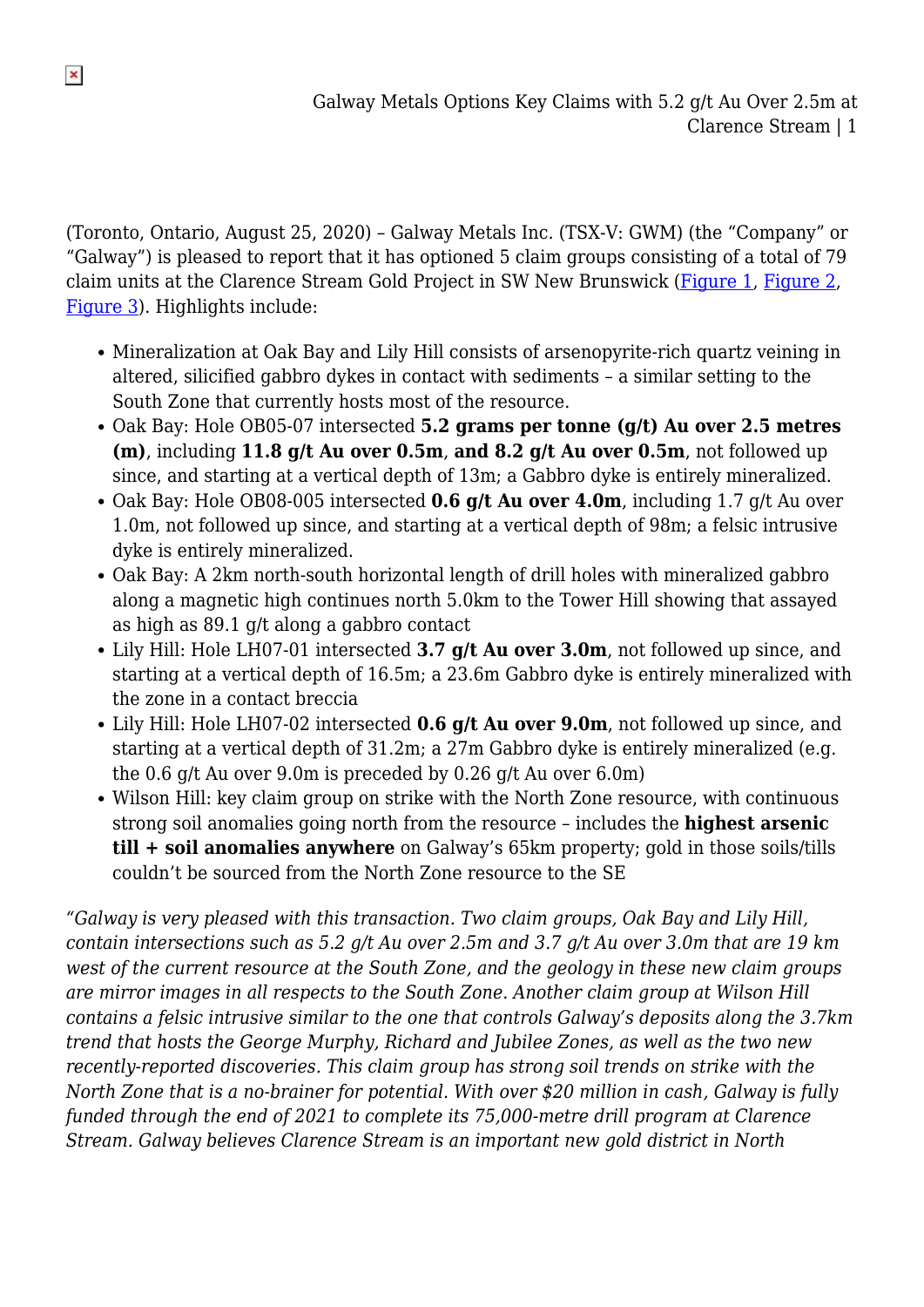*America," cites Robert Hinchcliffe, President and CEO of Galway Metals.*

Other notable intersections at Oak Bay include **1.9 g/t Au over 5.5m** in hole OB05-03, 1.1 g/t Au over 2.25 m in hole OB05-06, and 0.4 g/t Au over 4.0 m in hole OB08-001. Hole OB08-002 intersected 5 intervals >0.3 g/t in a gabbro that is mineralized throughout that returned 103 ppb for the 36m of the 52.55m that was sampled. A total of 2 holes have been drilled at Lily Hill (in 2008-160m), 11 holes have been drilled at Oak Bay (in 2008-1,711m), and 7 holes have been drilled at Oak Bay (in 2004/2005-487m). Galway plans on initially doing follow-up drilling to the promising previously-drilled intersects.

The Oak Bay claims are host to widespread **boulders with grades up to 17.9 g/t Au**, while Lily Hill has boulders to **18.5 g/t Au**. Strong linear gold soil anomalies at Oak Bay are present grading up to **882 ppb Au, which is in the top 10** of the approximately 50,000 soil samples taken at Clarence Stream, while Lily Hill has values to 190 ppb Au. Cordierite alteration is present in the sediments that consist of siltstones and slate. The Sawyer Brook Fault is located close to the drilling at Oak Bay and Lily Hill.

## **Deal Terms**

Terms of the deal are for Galway to pay the vendor an aggregate of \$500,000, divided in seven (7) equal installments of \$71,428.57. The first payment will be made upon the approval of the TSX Venture Exchange ("TSXV"), and each subsequent payment will occur on or before the anniversary of this agreement for the following six years. The first payment shall, and at the sole election of the Company, each subsequent payment may be paid either in cash, or 80% in cash and 20% in Galway shares. As such, each payment will be comprised of \$57,142.86 in cash and \$14,285.71 worth of Galway shares, with the Galway shares valued at a deemed price equal to the higher of: (A) the closing price of the Galway shares on the TSXV on the day that is two (2) business days prior to the date of the respective share issuance, and (B) the lowest price of Galway shares that shall be acceptable to the TSXV. The Galway shares will be subject to the statutory hold periods of four months and one day. For the first share issuance and upon receipt of TSXV approval, a total of 9,524 Galway shares will be issued at a deemed value of \$1.50 per Galway share for an aggregate deemed value of \$14,285.71.

## **Table 1. Assay Results**

| Hole ID                | From<br>(m) | To.<br>(m) | Intercept Intercept Au<br>(m) | $(m) TW$ q/t |  |
|------------------------|-------------|------------|-------------------------------|--------------|--|
| <b>GMZ NORTH TREND</b> |             |            |                               |              |  |

 $\pmb{\times}$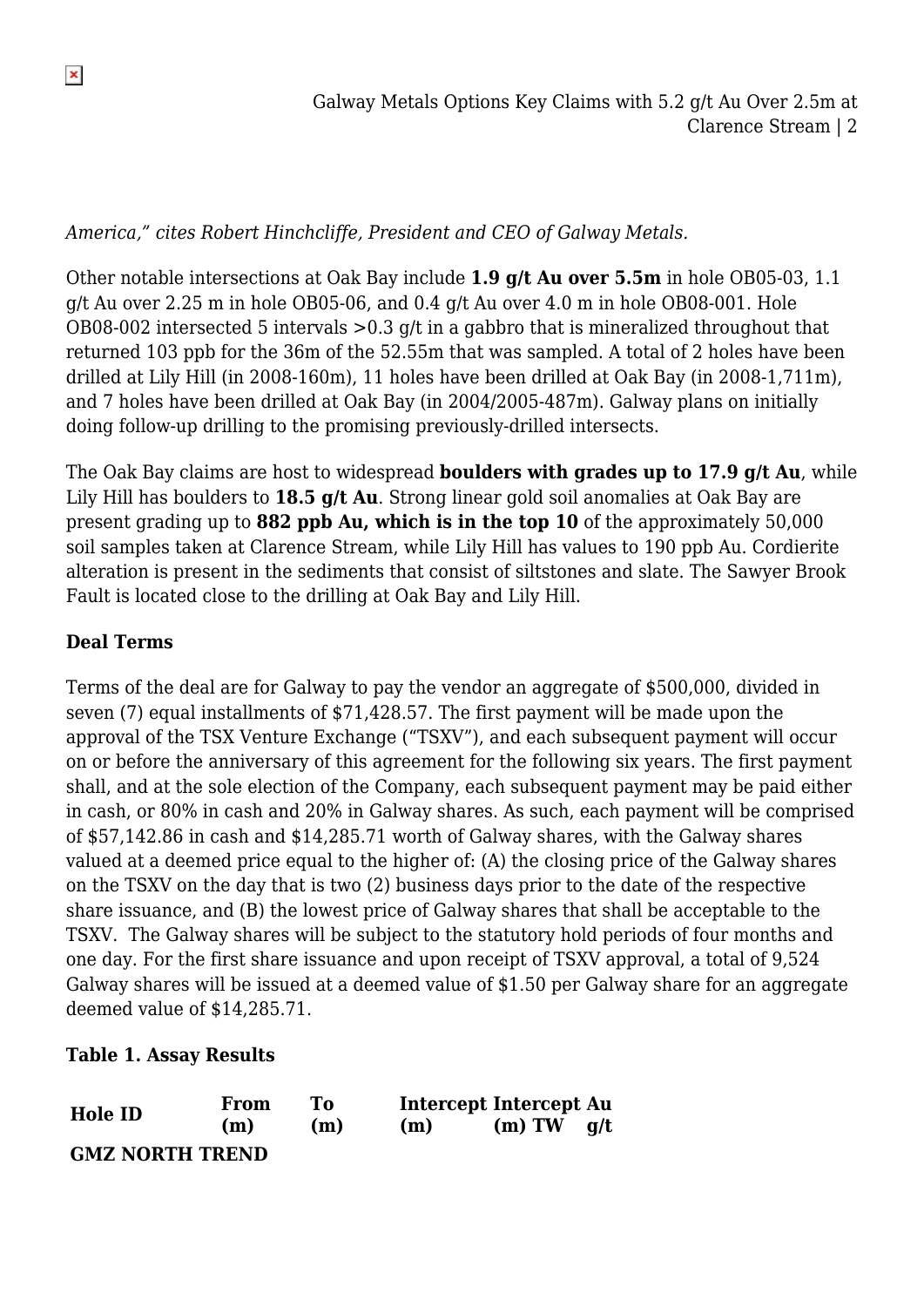| <b>Hole ID</b> | From<br>(m) | To<br>(m) | <b>Intercept Intercept Au</b><br>(m) | $(m)$ TW | q/t     |
|----------------|-------------|-----------|--------------------------------------|----------|---------|
| OB05-07        | 18.70       | 21.20     | 2.50                                 |          | 5.2     |
| incl.          | 20.20       | 20.70     | 0.50                                 |          | 11.8    |
| incl.          | 20.70       | 21.20     | 0.50                                 |          | 8.2     |
| OB05-03        | 71.00       | 76.50     | 5.50                                 |          | 1.9     |
| incl.          | 73.00       | 73.50     | 0.50                                 |          | 8.1     |
| OB05-06        | 6.60        | 8.85      | 2.25                                 |          | 1.1     |
| LH07-01        | 23.50       | 26.50     | 3.00                                 |          | 3.7     |
|                | 6.50        | 23.50     | 17.00                                |          | $0.15*$ |
| LH07-02        | 30.40       | 36.40     | 6.00                                 |          | $0.26*$ |
|                | 36.40       | 45.40     | 9.00                                 |          | 0.6     |
|                | 45.40       | 48.95     | 3.55                                 |          | $0.21*$ |
| OB08-005       | 140.20      | 144.20    | 4.00                                 |          | 0.6     |
| incl.          | 140.20      | 141.20    | 1.00                                 |          | 1.7     |
| OB08-002       | 42.00       | 43.00     | 1.00                                 |          | 0.5     |
|                | 53.55       | 54.55     | 1.00                                 |          | 0.3     |
|                | 63.55       | 64.55     | 1.00                                 |          | 0.3     |
|                | 66.55       | 67.55     | 1.00                                 |          | 0.3     |
|                | 18.00       | 70.55     | 52.55                                |          | $0.07*$ |
| OB08-001       | 12.50       | 16.50     | 4.00                                 |          | $0.4*$  |

True widths are unknown if not noted. \*0.42 g/t Au was used for the bottom cut-off, except where noted.

#### **Geology and Mineralization**

The recent discovery of the Richard Zone in hole 12 contains elevated levels of bismuth, arsenopyrite, and antimony, in multiple quartz veins, with tungsten in the vicinity. This is similar to other Clarence Stream deposits, which can be characterized as intrusion-related quartz-vein hosted gold deposits. Richard Zone contains multiple zones of quartz veining with sulfides and sericite alteration. In general, mineralization at Clarence Stream consists of 10-70% quartz stockworks and veins with 1-5% fine pyrite plus pyrrhotite plus arsenopyrite plus stibnite in sericite altered sediments. The Jubilee mineralization consists of 2%-5% disseminated pyrite, sphalerite, galena, arsenopyrite, chalcopyrite, and pyrrhotite in sediments with white to smoky grey quartz veining. Locally there is up to 10% sphalerite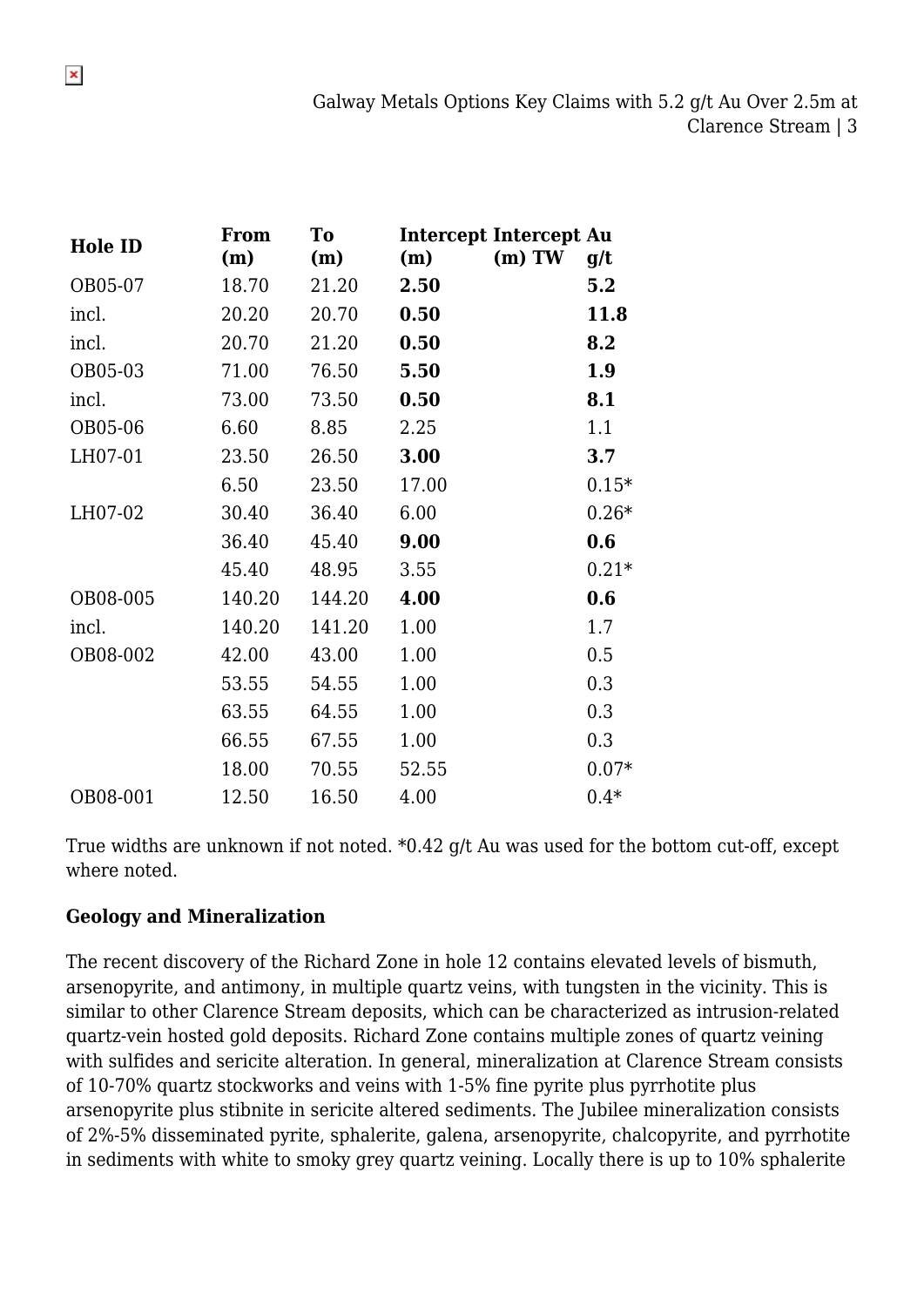and semi-massive galena veinlets. The 2.5 km trend that hosts the GMZ, Richard and Jubilee Zones contains a mineralized mafic intrusive locally – similar to the South Zone, which currently hosts most of the property's last reported gold resources (September 2017). A more complete description of Clarence Stream's geology and mineralization can be found at [www.galwaymetalsinc.com](http://www.galwaymetalsinc.com).

## **Review by Qualified Person, Quality Control and Reports**

Michael Sutton, P.Geo., Director and VP of Exploration for Galway Metals, is the Qualified Person who supervised the preparation of the scientific and technical disclosure in this news release on behalf of Galway Metals Inc. All core, chip/boulder samples, and soil samples are assayed by Activation Laboratories, 41 Bittern Street, Ancaster, Ontario, Canada, who have ISO/IEC 17025 accreditation. All core is under watch from the drill site to the core processing facility. All samples are assayed for gold by Fire Assay, with gravimetric finish, and other elements assayed using ICP. The Company's QA/QC program includes the regular insertion of blanks and standards into the sample shipments, as well as instructions for duplication. Standards, blanks and duplicates are inserted at one per 20 samples. Approximately five percent (5%) of the pulps and rejects are sent for check assaying at a second lab with the results averaged and intersections updated when received. Core recovery in the mineralized zones has averaged 99%.

| <b>Hole ID</b> | Azim<br>uth | Dip   | <b>Northing</b> | <b>Easting</b> | <b>Total Depth (m)</b> |
|----------------|-------------|-------|-----------------|----------------|------------------------|
| OB-08-001      | 90          | -45   | 5013974         | 641437.4       | 101                    |
| OB-08-002      | 270         | $-45$ | 5013820         | 641366.1       | 101                    |
| OB-08-003      | 270         | $-45$ | 5013816         | 641506.8       | 125.15                 |
| OB-08-004      | 270         | $-45$ | 5012979         | 641370.5       | 149                    |
| OB-08-005      | 90          | $-45$ | 5013005         | 641612         | 245                    |
| LH07-01        | 345         | $-45$ | 5010878         | 642895.7       | 53                     |
| LH07-02        | 342         | $-60$ | 5010849         | 642881         | 107                    |
| OB05-03        | 275         | $-45$ | 50121080        | 641248         | 99                     |
| OB05-06        | 90          | $-45$ | 50122047        | 641196         | 33                     |
| OB05-07        | 90          | $-45$ | 50122100        | 641190         | 28                     |

# **Table 2: Drill Hole Coordinates**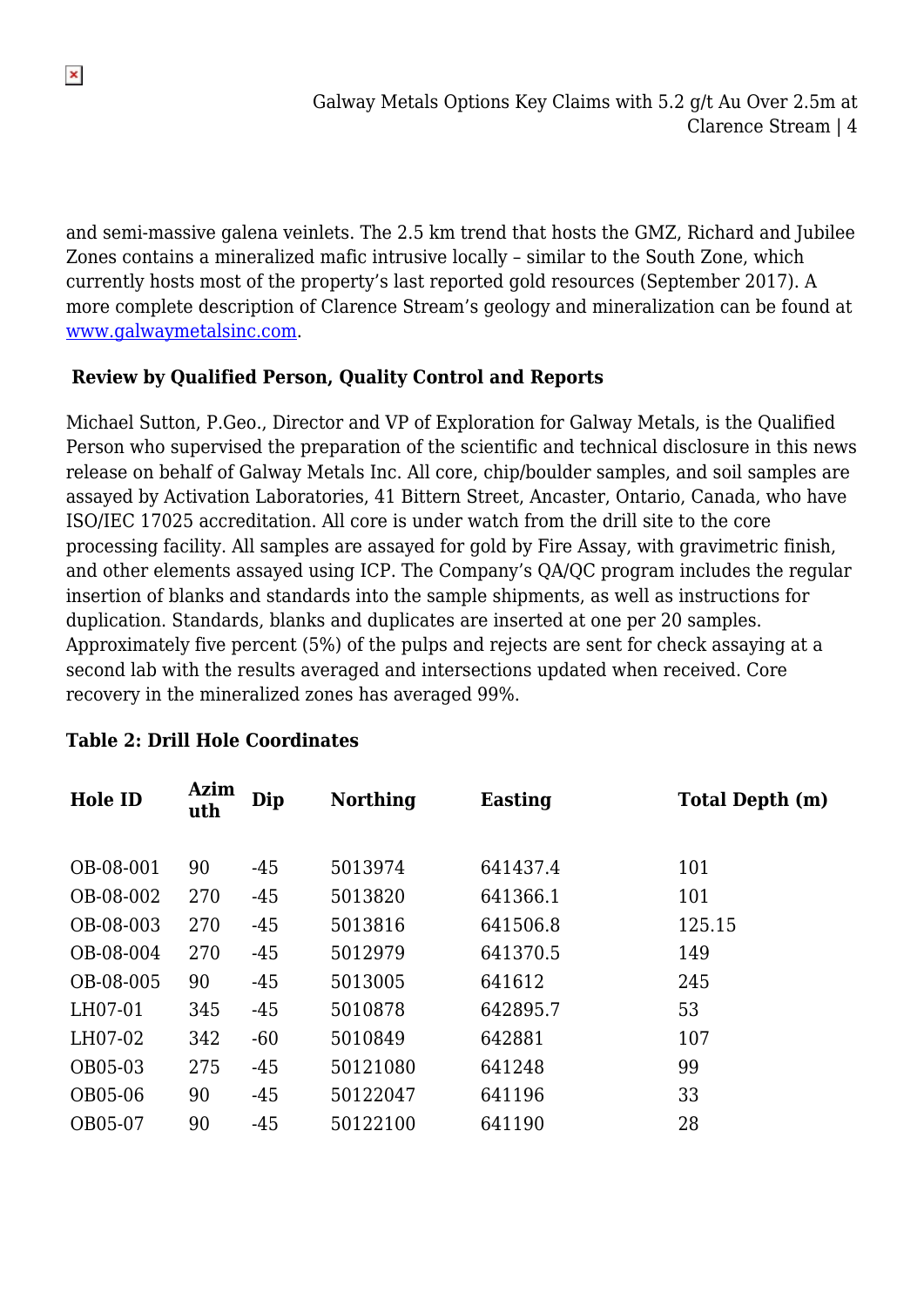For results of all holes that Galway has drilled at Clarence Stream, go to Galway's website at [www.galwaymetalsinc.com](http://www.galwaymetalsinc.com).

# **[Figure 1: Gold in Glacial Till and Soil at Clarence Stream](https://galwaymetalsinc.com/wp-content/uploads/2020/08/CS-SoilDStev-Claims20.08.23-scaled.jpg)**

 $\pmb{\times}$ 

 $\pmb{\times}$ 

**[Figure 2: Tower Hill, Oak Bay and Lily Hill Plan Map](https://galwaymetalsinc.com/wp-content/uploads/2020/08/Figure-2-2.jpg)**

 $\pmb{\times}$ 

**[Figure 3: Oak Bay and Lily Hill Plan Map](https://galwaymetalsinc.com/wp-content/uploads/2020/08/Figure-3-1.jpg)**

 $\pmb{\times}$ 

### **About the Company**

Galway Metals is well capitalized with two gold projects in Canada, Clarence Stream, an emerging gold district in New Brunswick, and Estrades, the former producing, high-grade VMS mine in Quebec. The Company began trading on January 4, 2013, after the successful spinout to existing shareholders from Galway Resources following the completion of the US\$340 million sale of that company. With substantially the same management team and Board of Directors, Galway Metals is keenly intent on creating similar value as it had with Galway Resources.

Should you have any questions and for further information, please contact (toll free):

#### **Galway Metals Inc.**

Robert Hinchcliffe

President & Chief Executive Officer

1-800-771-0680

[www.galwaymetalsinc.com](http://www.galwaymetalsinc.com)

CAUTIONARY STATEMENT: Neither the TSX Venture Exchange nor its Regulation Services Provider (as that term is defined in the policies of the TSX Venture Exchange) accepts